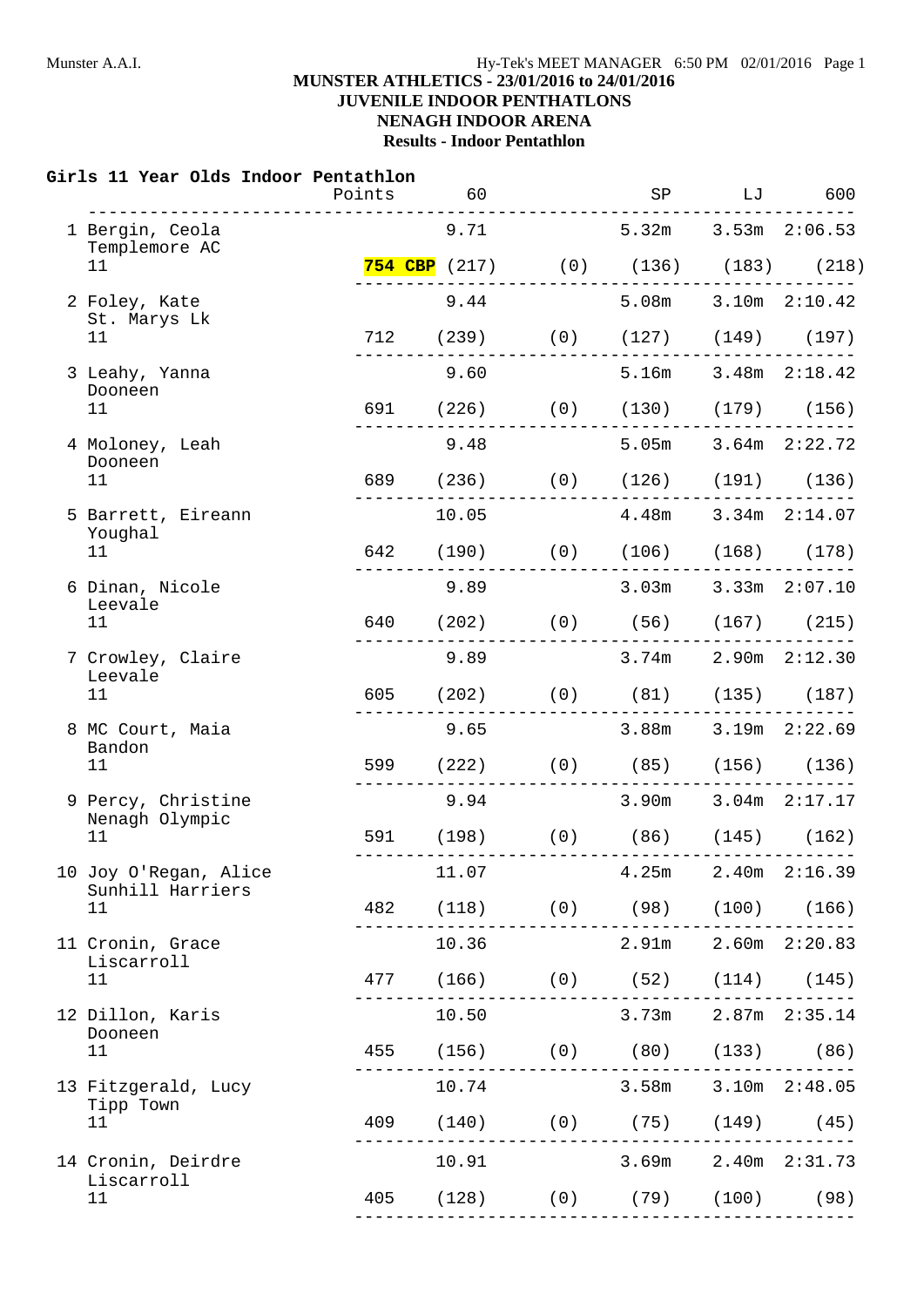# **JUVENILE INDOOR PENTHATLONS**

### **NENAGH INDOOR ARENA**

**Results - Indoor Pentathlon**

#### **Girls 12 Year Olds Indoor Pentathlon**

|                                           | Points | 60 | LJ | HJ                                                                        | SP S | 800                    |
|-------------------------------------------|--------|----|----|---------------------------------------------------------------------------|------|------------------------|
| 1 Conroy, Emer<br>Dooneen                 |        |    |    | 9.13 3.82m 1.14m 5.69m 2:01.96                                            |      |                        |
| 12                                        |        |    |    | 1341 (267) (206) (201) (149) (518)                                        |      |                        |
| 2 Cahill, Caoimhe<br>St. Cronans          |        |    |    | 9.54 3.72m 1.14m 5.51m 2:01.68                                            |      |                        |
| 12                                        |        |    |    | 1293 (231) (198) (201) (143) (520)                                        |      |                        |
| 3 Amiadamen, Victoria<br>Dooneen          |        |    |    | 9.13 3.66m 1.11m 5.78m 2:07.75                                            |      |                        |
| 12                                        |        |    |    | 1284 (267) (193) (190) (152) (482)                                        |      |                        |
| 4 McCarthy, Niamh<br>Dohenys              |        |    |    | 9.38 3.68m 1.14m 5.76m 2:08.47                                            |      |                        |
| 12                                        |        |    |    | 1270 (245) (195) (201) (152) (477)                                        |      |                        |
| 5 Rochford, Ava<br>Ennis Track            |        |    |    | $9.51$ $3.68m$ $1.14m$ $5.76m$ $2:11.91$                                  |      |                        |
| 12                                        |        |    |    | 1237 (233) (195) (201) (152) (456)<br>___________________                 |      |                        |
| 6 Galvin, Eimear<br>St. Marys Lk          |        |    |    | $9.40$ $3.33m$ $0.93m$ $6.12m$ $2:04.83$                                  |      |                        |
| 12                                        |        |    |    | 1199 (243) (167) (125) (164) (500)                                        |      |                        |
| 7 Rooney, Grace<br>Youghal                |        |    |    | 9.13 3.75m 1.17m 4.61m 2:26.80                                            |      |                        |
| 12                                        |        |    |    | 1161 (267) (200) (213) (111) (370)<br>----------------------------        |      |                        |
| 8 Dooley, Mollie<br>Templemore AC         |        |    |    | 9.50 3.24m 1.02m 5.05m 2:10.52                                            |      |                        |
| 12                                        |        |    |    | 1141 (234) (160) (156) (126) (465)                                        |      |                        |
| 9 Coughlan, Ellie<br>Liscarroll           |        |    |    | 9.58 3.08m 1.02m 5.51m 2:18.23                                            |      |                        |
| 12                                        |        |    |    | 1094 (228) (148) (156) (143) (419)                                        |      |                        |
| 10 Carroll, Chloe<br>Templemore AC        |        |    |    | 9.81 3.37m 1.02m 4.91m 2:16.61                                            |      |                        |
| 12                                        |        |    |    | 1084 (209) (170) (156) (121)                                              |      | (428)                  |
| 11 Crous, Casey<br>Templemore AC          |        |    |    | 10.24 3.16m 1.08m 5.40m 2:16.85                                           |      |                        |
| 12                                        |        |    |    | 1074 (175) (154) (179) (139) (427)<br>----------------------------------- |      |                        |
| 12 Ryan, Amiee<br>Dooneen                 |        |    |    | 9.38 3.08m 1.08m 5.06m 2:30.45                                            |      |                        |
| 12                                        |        |    |    | 1050 (245) (148) (179) (127) (351)                                        |      |                        |
| 13 Chizhikova, Angelina<br>West Waterford |        |    |    | 10.28 2.96m 1.08m 4.80m 2:14.84                                           |      |                        |
| 12                                        |        |    |    | 1047 (172) (139) (179) (118) (439)<br>______________________________      |      |                        |
| 14 Casey, Isobel                          |        |    |    | 9.67 3.12m 0.99m 4.23m 2:16.37                                            |      |                        |
| Ferrybank<br>12                           |        |    |    | 1045 (220) (151) (146) (98) (430)                                         |      | ---------------------- |
|                                           |        |    |    |                                                                           |      |                        |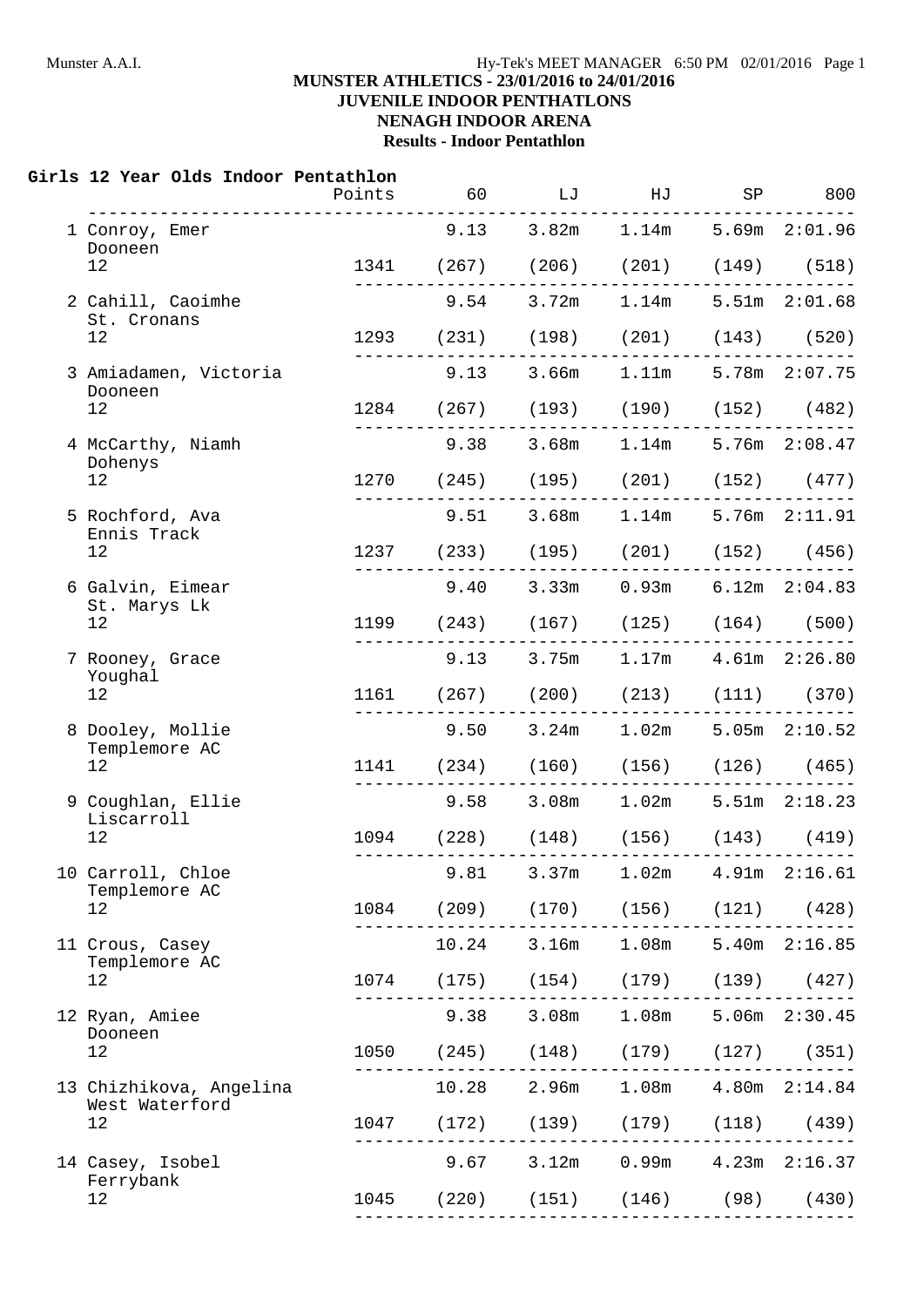#### Munster A.A.I. **Hy-Tek's MEET MANAGER** 6:50 PM 02/01/2016 Page 1

# **MUNSTER ATHLETICS - 23/01/2016 to 24/01/2016**

**JUVENILE INDOOR PENTHATLONS NENAGH INDOOR ARENA**

# **Results - Indoor Pentathlon**

| 15 Dunford, Alannah<br>Templemore AC        |      | 9.67 3.28m 1.08m 4.98m 2:31.90                                          |                           |  |
|---------------------------------------------|------|-------------------------------------------------------------------------|---------------------------|--|
| 12                                          |      | 1029 (220) (163) (179) (124) (343)                                      |                           |  |
| 16 Naughton, Kate<br>Leevale                |      | $10.60$ $2.85m$ $1.05m$ $6.41m$ $2:26.28$                               |                           |  |
| 12                                          |      | 995 (149) (131) (167) (175) (373)                                       |                           |  |
| 16 Nevin, Molly<br>Templemore AC            |      | 10.32 3.02m 0.93m 5.75m 2:20.50                                         |                           |  |
| 12                                          |      | 995 (169) (144) (125) (151) (406)                                       |                           |  |
| 18 Cozens, Kaley<br>Templemore AC           |      | 10.12 3.08m 0.96m 5.34m 2:25.35                                         |                           |  |
| 12                                          |      | 982 (184) (148) (135) (137) (378)                                       |                           |  |
| 19 Delargy, Olivia<br>Templemore AC         | 9.68 |                                                                         | 3.20m 1.14m 3.09m 2:31.98 |  |
| 12                                          |      | 978 (219) (157) (201) (58) (343)                                        |                           |  |
| 20 McEvoy, Ellie<br>Nenagh Olympic          |      | 10.51 2.45m 0.99m 4.77m 2:28.86                                         |                           |  |
| 12                                          |      | 881 (156) (103) (146) (117) (359)                                       |                           |  |
| 21 Geoghan, Caoimhe<br>Midleton             |      | 9.55 3.06m NH 4.94m 2:31.80                                             |                           |  |
| 12                                          |      | 844 (230) (147) (0) (123) (344)                                         |                           |  |
| 22 McEvoy, Sarah<br>Nenagh Olympic          |      | 10.72 2.61m 0.96m 5.01m 2:38.59                                         |                           |  |
| 12                                          |      | 824 (141) (114) (135) (125) (309)                                       |                           |  |
| 23 Cumes, Michela<br>Sunhill Harriers<br>12 |      | 9.59 3.15m 0.99m 4.49m                                                  |                           |  |
|                                             |      | 633 (227) (153) (146) (107) (0)<br>------------------------------------ |                           |  |
|                                             |      |                                                                         |                           |  |

#### **Girls 13 Year Olds Indoor Pentathlon**

|                                   | Points | 60H   | SP          | HJ                                      | LJ | 800               |
|-----------------------------------|--------|-------|-------------|-----------------------------------------|----|-------------------|
| 1 Frawley, Laura<br>St. Marys Lk  |        | 10.49 | 8.89m       | 1.21m                                   |    | $4.52m$ $2:51.12$ |
| 13                                |        |       |             | 1340 (331) (265) (229) (266) (249)      |    |                   |
| 2 Towey, Neassa<br>Templemore AC  |        | 12.11 | 5.78m       | 1.30m                                   |    | $4.01m$ $2:43.22$ |
| 13                                | 1147   |       |             | $(222)$ $(152)$ $(265)$ $(222)$ $(286)$ |    |                   |
| 3 Nolke, Katie<br>Ferrybank       |        | 10.93 |             | 5.45m 1.33m                             |    | $3.80m$ $3:04.42$ |
| 13                                |        |       |             | 1114 (300) (141) (277) (204) (192)      |    |                   |
| 4 Butler, Sarah<br>Dooneen        |        |       | 11.83 4.25m | 1.18m                                   |    | $3.87m$ $2:38.62$ |
| 13                                | 1074   |       |             | $(240)$ $(98)$ $(217)$                  |    | $(210)$ $(309)$   |
| 5 O'Neill, Maeve<br>Dohenys<br>13 |        | 13.15 | 6.12m       | 1.12m                                   |    | $3.84m$ $2:38.82$ |
|                                   |        |       |             | 1035 (161) (164) (194)                  |    | $(208)$ (308)     |
|                                   |        |       |             |                                         |    |                   |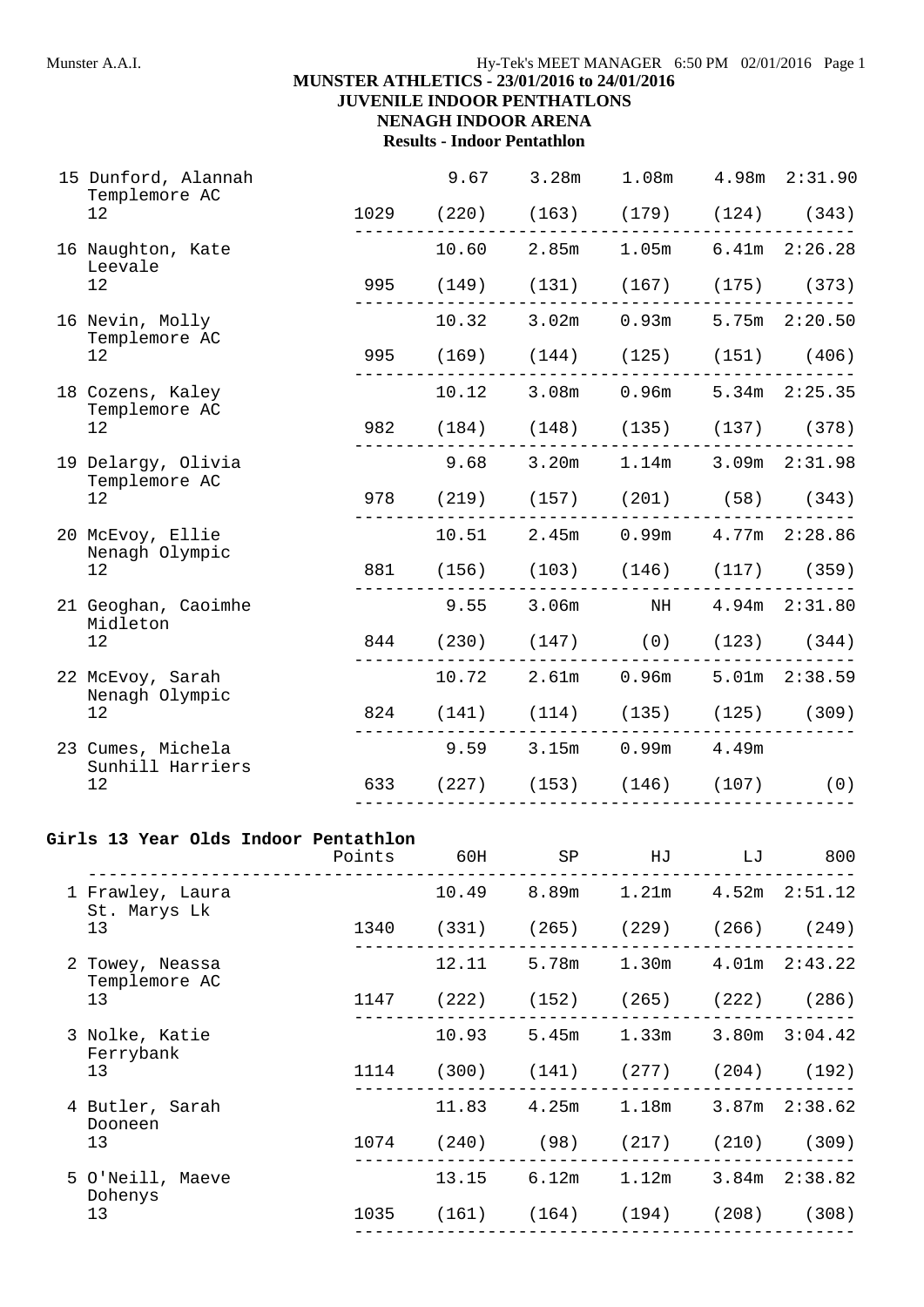#### **MUNSTER ATHLETICS - 23/01/2016 to 24/01/2016 JUVENILE INDOOR PENTHATLONS**

## **NENAGH INDOOR ARENA**

**Results - Indoor Pentathlon**

|                      | 6 Sheils, Lauren<br>Ferrybank   |     | 11.88                             | 5.52m | 1.24m                                 | $3.93m$ $3:15.72$ |
|----------------------|---------------------------------|-----|-----------------------------------|-------|---------------------------------------|-------------------|
|                      | 13                              |     | 985 (237) (143) (241) (215) (149) |       |                                       |                   |
|                      | 7 Wolfe, Emily<br>Leevale       |     | 12.37                             |       | 5.98m 1.09m 3.39m 2:48.85             |                   |
|                      | 13                              |     | 978 (206) (159) (182) (172) (259) |       |                                       |                   |
|                      | 8 Moroney, Emma<br>St. Marys Lk |     | 11.74                             |       | 5.11m 1.09m 3.41m 3:08.73             |                   |
|                      | 13                              |     | 905 (246) (129) (182) (173) (175) |       |                                       |                   |
|                      | 9 Moynihan, Helen<br>Liscarroll |     | 13.27                             |       | $7.36m$ $1.12m$                       | $3.19m$ $3:26.78$ |
|                      | 13                              |     | 825 (154) (209) (194) (156) (112) |       |                                       |                   |
|                      | 10 Healy, Leanne<br>Marian      |     | 13.90                             |       | 5.98m 1.12m 3.48m 3:12.40             |                   |
|                      | 13                              |     | 814 (121) (159) (194) (179) (161) |       |                                       |                   |
| 11 Fitzgerald, Grace | Tipp Town                       |     | 13.81                             |       | 3.61m 1.15m 3.52m 3:39.68             |                   |
|                      | 13                              | 663 |                                   |       | $(125)$ $(76)$ $(205)$ $(182)$ $(75)$ |                   |
|                      |                                 |     |                                   |       |                                       |                   |

### **Girls 14 Year Olds Indoor Pentathlon**

|                                       | Points | 60H   |       | SP HJ                              | LJ    | 800                       |
|---------------------------------------|--------|-------|-------|------------------------------------|-------|---------------------------|
| 1 Nestor, Susan<br>St. Marys Clare    |        |       |       | 10.17 8.84m 1.43m 4.56m 2:40.13    |       |                           |
| 14                                    |        |       |       | 2693 (681) (454) (544) (443) (571) |       |                           |
| 2 Holly, McCarthy<br>Liscarroll       |        | 9.90  | 8.29m |                                    |       | $1.31m$ $4.07m$ $2:57.40$ |
| 14                                    |        |       |       | 2282 (731) (418) (419) (324) (390) |       |                           |
| 3 Damilola, Adesina<br>Marian         |        | 9.99  |       | 8.29m 1.43m 4.24m 3:26.84          |       |                           |
| 14                                    |        |       |       | 2196 (714) (418) (544) (364) (156) |       |                           |
| 4 O Sullivan, Aoife<br>Liscarroll     |        | 10.85 | 7.45m | 1.46m 3.84m 2:55.13                |       |                           |
| 14                                    |        |       |       | 2186 (561) (364) (577) (272) (412) |       |                           |
| 5 O Connor, Caroline<br>Leevale       |        |       |       | 10.59 6.09m 1.20m 4.14m 3:09.38    |       |                           |
| 14                                    |        |       |       | 1818 (606) (277) (312) (340) (283) |       |                           |
| 6 Dillon, Ella<br>Dooneen             |        | 11.00 | 9.21m | 1.31m                              |       | $3.52m$ $3:50.38$         |
| 14                                    |        |       |       | 1680 (537) (478) (419) (204) (42)  |       |                           |
| 7 O'Neill, Aoife<br>Dohenys           |        |       |       | 13.35 5.21m 1.10m 3.01m 2:54.61    |       |                           |
| 14                                    |        |       |       | 1184 (215) (221) (222) (109) (417) |       |                           |
| 8 Crous, Brady<br>Templemore AC<br>14 |        | 12.46 | 8.49m | 1.10m                              | 3.48m | DNF                       |
|                                       |        |       |       | 1170 (321) (431) (222) (196) (0)   |       |                           |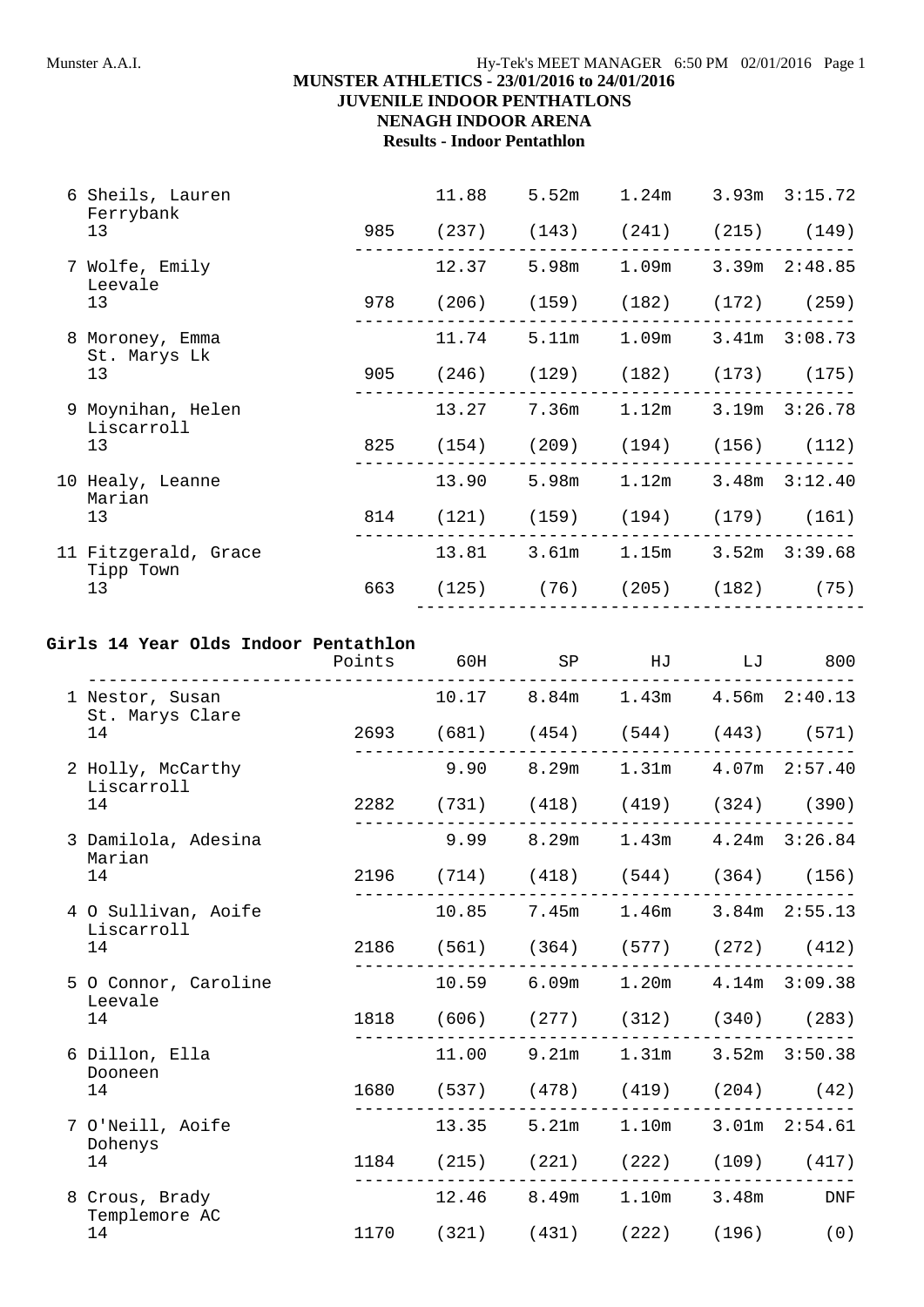#### Munster A.A.I. **Hy-Tek's MEET MANAGER** 6:50 PM 02/01/2016 Page 1

### **MUNSTER ATHLETICS - 23/01/2016 to 24/01/2016**

### **JUVENILE INDOOR PENTHATLONS**

**NENAGH INDOOR ARENA**

**Results - Indoor Pentathlon** -------------------------------------------------

| 9 Joy O'Regan, Anna<br>Sunhill Harriers |  | $13.30$ 6.66m $1.25m$ 3.05m 3:26.68  |  |  |
|-----------------------------------------|--|--------------------------------------|--|--|
| 14                                      |  | $1166$ (221) (313) (359) (116) (157) |  |  |

#### **Girls 15 Year Olds Indoor Pentathlon**

|                                   | Points 60H |       | SP | HJ                                      | LJ | 800 |
|-----------------------------------|------------|-------|----|-----------------------------------------|----|-----|
| 1 Meredith, holly<br>St. Marys Lk |            |       |    | $10.47$ 9.05m $1.49m$ $4.41m$ $2:47.45$ |    |     |
| 15                                |            |       |    | 2600 (627) (467) (610) (406) (490)      |    |     |
| 2 Fennessy, Ava<br>Clonmel        |            |       |    | 10.80 8.40m 1.40m 4.49m 2:38.73         |    |     |
| 15                                |            |       |    | 2521 (570) (425) (512) (426) (588)      |    |     |
| 3 Winston, Orla<br>Clonmel        |            | 9.90  |    | 6.71m 1.46m 4.47m 2:51.55               |    |     |
| 15                                |            |       |    | 2493 (731) (316) (577) (421) (448)      |    |     |
| 4 Foley, Niamh<br>St. Marys Lk    |            | 9.93  |    | 6.93m 1.31m 4.50m 2:44.79               |    |     |
| 15                                |            |       |    | 2422 (725) (331) (419) (428) (519)      |    |     |
| 5 Heinen, Kyle<br>Ferrybank       |            | 10.57 |    | 5.13m 1.55m 4.20m 3:05.23               |    |     |
| 15                                |            |       |    | 2176 (609) (216) (678) (355) (318)      |    |     |
| 6 Barrett, Kerry                  |            | 12.20 |    | 7.70m 1.40m 4.08m 3:00.76               |    |     |
| Youghal<br>15                     |            |       |    | 1932 (356) (380) (512) (326) (358)      |    |     |
| 7 O'Keeffe, Natasha               |            | 12.72 |    | 9.09m 1.22m 3.83m 3:15.23               |    |     |
| Liscarroll<br>15                  |            |       |    | 1596 (288) (470) (331) (270) (237)      |    |     |
|                                   |            |       |    |                                         |    |     |

#### **Girls 16 Year Olds Indoor Pentathlon**

|                                    | Points | 60H   | SP    | HJ    | LJ    | 800               |
|------------------------------------|--------|-------|-------|-------|-------|-------------------|
| 1 Cassidy, Ashling<br>Bandon<br>16 |        | 9.71  | 8.12m | 1.50m |       | $4.73m$ $2:37.83$ |
|                                    | 2880   | (767) | (407) | (621) | (487) | (598)             |
| 2 Stack, Ella<br>Bandon            |        | 10.33 | 8.73m | 1.47m | 4.30m | 2:59.91           |
| 16                                 | 2432   | (652) | (447) | (588) | (379) | (366)             |
| 3 O'Mahony, Emily<br>Waterford AC  |        | 10.74 | 7.10m | 1.35m | 4.43m | 2:57.53           |
| 16                                 | 2180   | (580) | (341) | (460) | (411) | (388)             |
|                                    |        |       |       |       |       |                   |